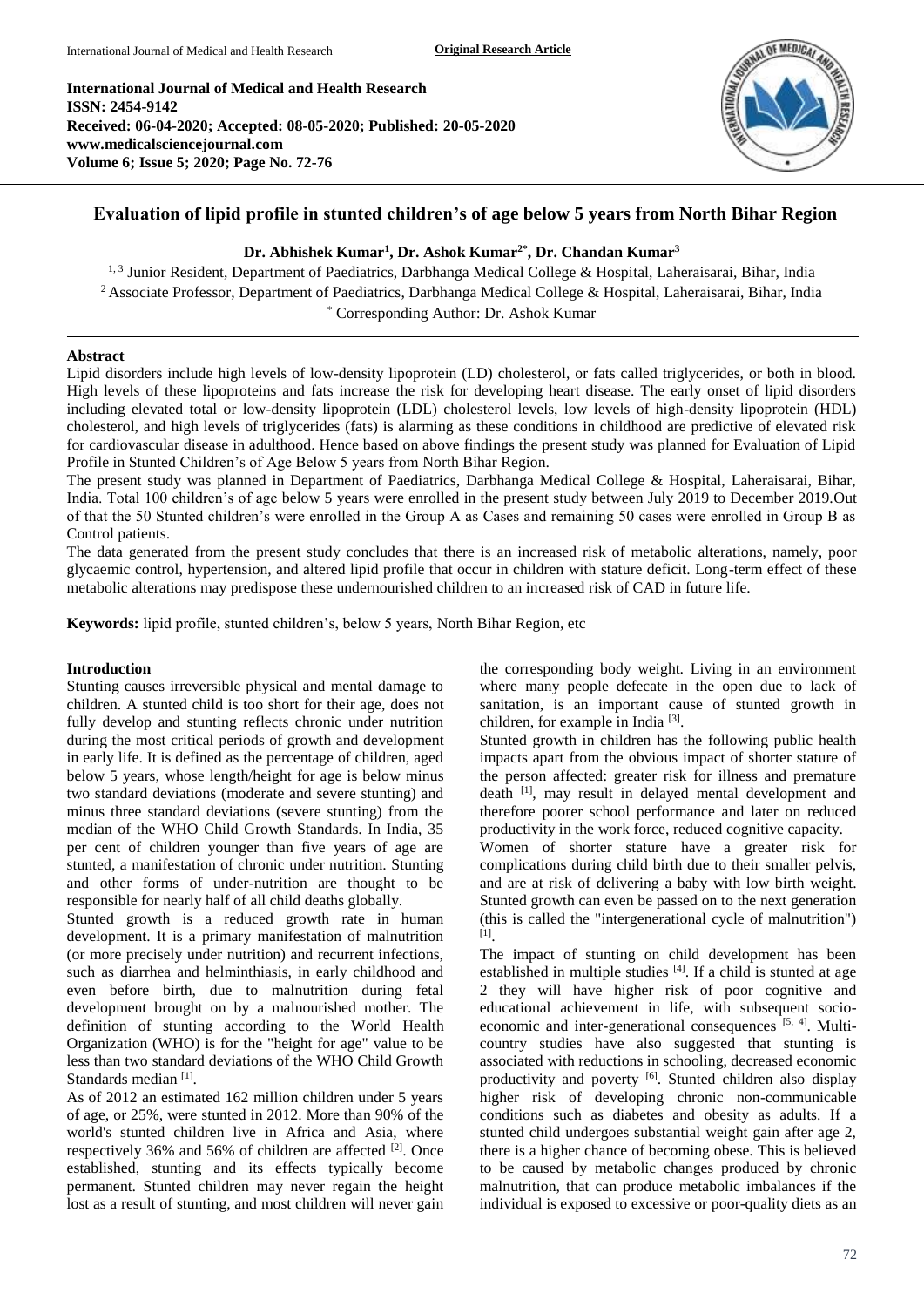adult. This can lead to higher risk of developing other related non-communicable diseases such as hypertension, coronary heart disease, metabolic syndrome and stroke  $[5, 6]$ . At societal level, stunted individuals do not fulfill their physical and cognitive developmental potential and will not be able to contribute maximally to society. Stunting can therefore limit economic development and productivity, and it has been estimated that it can affect a country's GDP up to 3% [4, 6] .

The causes for stunting are principally very similar if not the same as the causes for malnutrition in children. Most stunting happens during the 1,000-day period that spans from conception to a child's second birthday. [citation needed] The three main causes of stunting in South Asia, and probably in most developing countries, are poor feeding practices, poor maternal nutrition, and poor sanitation.

Inadequate complementary child feeding and a general lack of vital nutrients beside pure caloric intake is one cause for stunted growth. Children need to be fed diets which meet the minimum requirements in terms of frequency and diversity in order to prevent undernutrition [7] . Exclusive breastfeeding is recommended for the first six months of life and complementary feeding of nutritious food alongside breastfeeding for children aged six months to 2-years-old. Prolonged exclusive breastfeeding is associated with under nutrition because breast milk alone is nutritionally insufficient for children over six months old  $[8, 9]$ . Prolonged breastfeeding with inadequate complementary feeding leads to growth failure due to insufficient nutrients which are essential for childhood development. The relationship between undernutrition and prolonged duration of breastfeeding is mostly observed among children from poor households and whose parents are uneducated as they are more likely to continue breast-feeding without meeting minimum dietary diversity requirement [10].

Poor maternal nutrition during pregnancy and breastfeeding can lead to stunted growth of their children. Proper nutrition for mothers during the prenatal and postnatal period is important for ensuring healthy birth weight and for healthy childhood growth. Prenatal causes of child stunting are associated with maternal under nutrition. Low maternal BMI predisposes the fetus to poor growth leading to intrauterine growth retardation, which is strongly associated with low birth weight and size. Women who are underweight or anemic during pregnancy, are more likely to have stunted children which perpetuates the intergenerational transmission of stunting. Children born with low birthweight are more at risk of stunting [7]. However, the effect of prenatal under nutrition can be addressed during the postnatal period through proper child feeding practices [11] .

There is most likely a link between children's linear growth and household sanitation practices. The ingestion of high quantities of fecal bacteria by young children through putting soiled fingers or household items in the mouth leads to intestinal infections. This affect children's nutritional status by diminishing appetite, reducing nutrient absorption, and increasing nutrient losses.

The diseases recurrent diarrhoea and intestinal worm infections (helminthiasis) which are both linked to poor sanitation have been shown to contribute to child stunting. The evidence that a condition called environmental enteropathy also stunts children is not conclusively available yet, although the link is plausible and several studies are

underway on this topic. Environmental enteropathy is a syndrome causing changes in the small intestine of persons and can be brought on due to lacking basic sanitary facilities and being exposed to faecal contamination on a long-term basis  $[12]$ .

Research on a global level has found that the proportion of stunting that could be attributed to five or more episodes of diarrhoea before two years of age was  $25\%$  <sup>[13]</sup>. Since diarrhoea is closely linked with water, sanitation and hygiene (WASH), this is a good indicator for the connection between WASH and stunted growth. To what extent improvements in drinking water safety, toilet use and good hand washing practices contribute to reduce stunting depends on the how bad these practices were prior to interventions.

Growth stunting is identified by comparing measurements of children's heights to the World Health Organization 2006 growth reference population: children who fall below the fifth percentile of the reference population in height for age are defined as stunted, regardless of the reason. The lower than fifth percentile corresponds to less than two standard deviations of the WHO Child Growth Standards median.

As an indicator of nutritional status, comparisons of children's measurements with growth reference curves may be used differently for populations of children than for individual children. The fact that an individual child falls below the fifth percentile for height for age on a growth reference curve may reflect normal variation in growth within a population: the individual child may be short simply because both parents carried genes for shortness and not because of inadequate nutrition. However, if substantially more than 5% of an identified child population have height for age that is less than the fifth percentile on the reference curve, then the population is said to have a higher-than-expected prevalence of stunting, and malnutrition is generally the first cause considered.

The Lancet has published two comprehensive series on maternal and child nutrition, in 2008  $^{[6]}$  and 2013 <sup>[5]</sup>. The series review the epidemiology of global malnutrition and analyze the state of the evidence for cost-effective interventions that should be scaled-up to achieve impact and global targets. In the first of such series [6], investigators define the importance of the 1000 day and identify child malnutrition as being responsible for one third of all child deaths worldwide. This finding is key in that it points at malnutrition as a key determinant of child mortality that is often overlooked. When a child dies of pneumonia, malaria or diarrhea (some of the causes of child mortality in the world), it may well be that malnutrition is a key contributing factor that prevents the body from successfully fighting the infection and recovering from the disease [6]. In the follow up series in 2013, the focus on under nutrition is expanded to the increasing burden of obesity in both high, middle- and low-income countries. Several countries with high levels of child stunting and under nutrition are starting to display worrisome increasing trends of child obesity concurrently, due to increased wealth and the persistence of significant inequalities [5]. The challenges these countries face are particularly difficult as they require intervening on two levels on what has come to be called "double burden of malnutrition". As an example, in India 30% of children under 5 years of age are stunted, and 20% are overweight. Neglecting these nutritional problems is not an option anymore if countries are to escape poverty traps and provide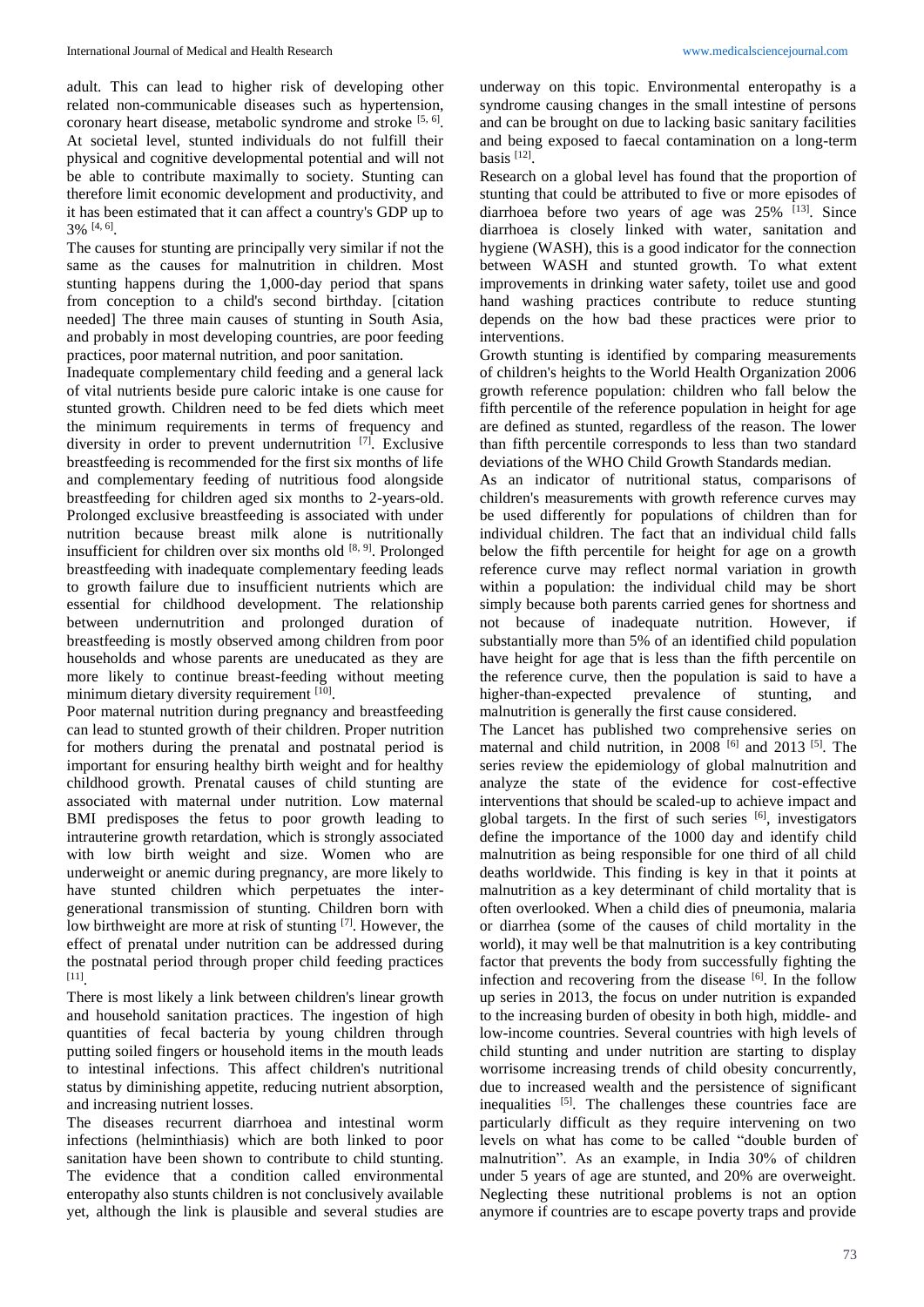opportunities to their people to live fulfilling productive lives without stunting [5].

Lipid disorders include high levels of low-density lipoprotein (LDL) cholesterol, or fats called triglycerides, or both in blood. High levels of these lipoproteins and fats increase the risk for developing heart disease. The early onset of lipid disorders including elevated total or lowdensity lipoprotein (LDL) cholesterol levels, low levels of high-density lipoprotein (HDL) cholesterol, and high levels of triglycerides (fats) is alarming as these conditions in childhood are predictive of elevated risk for cardiovascular disease in adulthood. Hence based on above findings the present study was planned for Evaluation of Lipid Profile in Stunted Children's of Age Below 5 years from North Bihar Region.

#### **Methodology**

The present study was planned in Department of Paediatrics, Darbhanga Medical College & Hospital, Laheraisarai, Bihar, India. Total 100 children's of age below 5 years were enrolled in the present study between July 2019 to December 2019.Out of that the 50 Stunted children's were enrolled in the Group A as Cases and remaining 50 cases were enrolled in Group B as Control patients.

The collected blood samples were centrifuged at 4000 revolutions per minute (rpm) during 5 minutes, and then serums were decanted. Decanted serums were used on the same day to measure lipid parameters. On each blood sample, the following measurements were performed: total cholesterol using cholesterol oxidase method [12], HDL cholesterol by precipitation with phosphotungstic acid in the presence of magnesium ions [13], triglycerides by glycerol phosphate oxidase method [14]. LDL cholesterol was estimated by calculation using the formula of Friedwald *et al*. [15] if triglycerides do not exceed 3.4 g/L. Variation in lipid profile was determined using usual values proposed by Bingen et al.<sup>[16]</sup>

All the patients were informed consents. The aim and the objective of the present study were conveyed to them. Approval of the institutional ethical committee was taken prior to conduct of this study.

#### **Results & Discussion**

Diet and activity patterns of children are influenced by family environment and parental obesity has been considered as a major risk for child obesity. Therefore, lifestyle intervention to combat nutrition transition is

necessary. Arterial thickening and formation of fatty streaks can be the outcome of metabolic syndrome and if diagnosed at an early stage in childhood, these changes are reversible in children. Thus, early identification of the markers of sub-<br>clinical atherosclerosis is warranted. Moreover, clinical atherosclerosis is warranted. Moreover, atherosclerotic risk is also more in obese individuals with metabolic syndrome.

Although atherosclerosis manifests clinically in middle and late adulthood, it is known to have a long asymptomatic phase of development, that begins early in life, often during childhood, and is significantly related to dyslipidaemias. Dyslipidemia, characterised by elevated total cholesterol (TC), low-density lipoprotein cholesterol (LDL-C), nonhigh-density lipoprotein cholesterol (non-HDL-C) and triglyceride (TG) levels as well as low high-density lipoprotein cholesterol (HDL-C) concentration, is wellknown cardiovascular disease (CVD) risk factor [17].

With respect to lipid profiling for CVD risk assessment, LDL-C levels are widely targeted for primary prevention and intervention. At present, however, some investigators have suggested that non-HDL cholesterol may be superior to LDL cholesterol alone as a predictor of CVD risk factors in adolescents  $^{[18]}$  and adults  $^{[19]}$ , largely because cholesterolenriched very-low-density lipoprotein and intermediatedensity lipoprotein have been shown to be atherogenic in addition to LDL. As for TG, the relationship between TG and CVD risk factors is controversial. In some studies, the relationship is not statistically significant after controlling for other lipids, particularly HDL-C<sup>[20]</sup>. However, several meta-analyses have concluded that TG is a CVD risk factor independent of HDL-C and other risk factors [21].

**Table 1:** Demographic Details

| <b>Groups</b>                                           | <b>Group A</b> | <b>Group B</b> |  |
|---------------------------------------------------------|----------------|----------------|--|
| Group of                                                | <b>Cases</b>   | Control        |  |
| Type of Children's Stunted Children's Normal Children's |                |                |  |
| <b>Total Cases</b>                                      | 50             | 50             |  |
| Parameters                                              |                |                |  |
| Age (Years):                                            |                |                |  |
| $0 - 1$ years                                           | 7              | 11             |  |
| $1 - 2$ years                                           | 15             | 8              |  |
| $2 - 3$ years                                           | 16             | 13             |  |
| $3 - 4$ years                                           | 5              | 9              |  |
| $4 - 5$ vears                                           | 7              | 10             |  |
| Sex                                                     |                |                |  |
| Males                                                   | 28             | 24             |  |
| Females                                                 | 22             | 26             |  |

**Table 2:** Lipid Profile

| Groups                               | <b>Group A</b>            | <b>Group B</b>           |
|--------------------------------------|---------------------------|--------------------------|
| Group of                             | <b>Cases</b>              | <b>Control</b>           |
| <b>Type of Children's</b>            | <b>Stunted Children's</b> | <b>Normal Children's</b> |
| <b>Total Cases</b>                   | 50                        | 50                       |
| Cholesterol (mg/dl)                  | $172.1 \pm 24.5$          | $182.4 \pm 29.5$         |
| Triglycerides: TG (mg/dl)            | $67.5 \pm 22.6$           | $128.3 \pm 31.3$         |
| High Density Lipid: HDL (mg/dl)      | $42.1 + 8.4$              | $46.2 \pm 6.5$           |
| Very Low-Density Lipid: VLDL (mg/dl) | $51.4 \pm 21.7$           | $38.4 \pm 7.6$           |
| Low Density Lipid: LDL (mg/dl)       | $81.2 + 17.6$             | $69.8 \pm 16.3$          |

Recent studies involving subjects of different age groups have also shown the importance of non-HDL-C as a reliable, less costly parameter that is strongly correlated with cardiovascular risk because non-HDL-C includes all atherogenic lipid sub fractions<sup>[22]</sup>. Data from the Bogalusa Heart Study suggest that childhood non-HDL-cholesterol levels persist and best predict adult dyslipidemia and other CVD risks [23] . Another recent study, using data from the Framingham Heart Study, showed that non-HDL-C was a better predictor of cardiovascular disease risk than LDL-C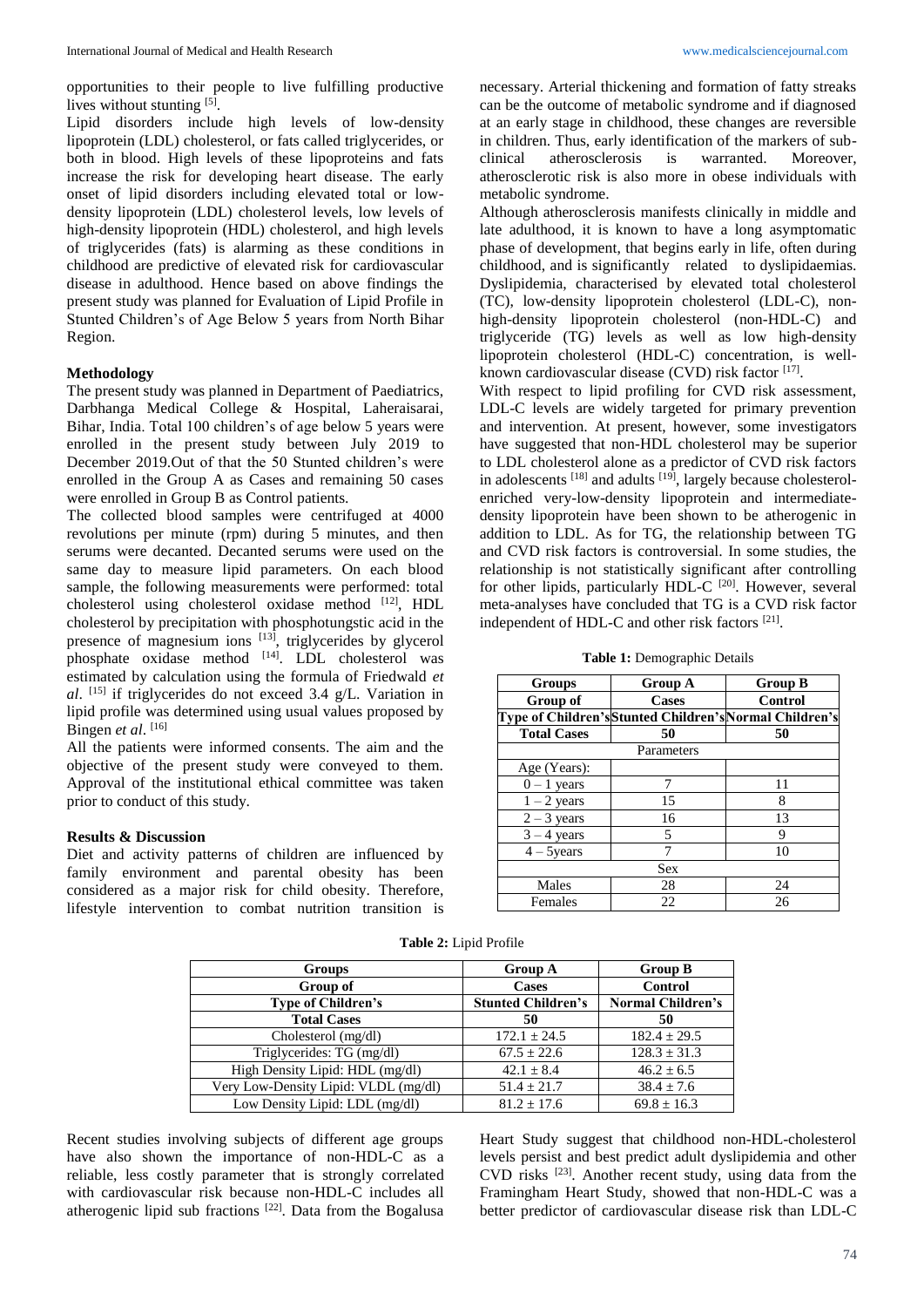$[24]$ . These findings are consistent with the findings of the present study, in which non-HDL-C was shown to outperform LDL-C. Another major advantage of non-HDL-C is that it can be accurately calculated in a non-fasting state and is therefore very practical to obtain in clinical practice. In 2011, the Expert Panel on Integrated Guidelines for Cardiovascular Health and Risk Reduction in Children and Adolescents released its summary report, which recommends non-HDL-C as a predictor of CVD risk [25] . In addition, non-HDL-C is included in the diagnostic criteria of metabolic syndrome by Chinese Society of Pediatrics<sup>[26]</sup>.

Lipid profile abnormalities at birth indicate that initial genetic inheritance is already at risk of developing a CVD  $[27]$ . For instance, newborn genetic inheritance at birth mentioned by Hales *et al*. [28] for the first time in 1991 would significantly determine the occurrence of CVD. Studies have shown that serum cholesterol level in adult is associated with stunted growth in late pregnancy <sup>[29]</sup>. There are controversies about many studies conducted on newborns' cord blood lipid profile. Vaziri Esfarjani *et al*. [30] reported an increase in total cholesterol, HDL cholesterol and triglycerides and a decline in HDL cholesterol compared to reference values among Iranian term newborns For Alinaghi Kazemi and Sadeghzadeh [31] there was a relative increase in triglycerides' total cholesterol among Iranian term newborns. Increased total cholesterol and HDL cholesterol have been observed by Pardo *et al*. in Brazilian near-term newborns [32].

Relationship between coronary artery disease and serum cholesterol levels is difficult to evaluate in children because clinically significant coronary artery disease does not occur. On the other hand, early appearance of coronary artery<br>disease in patients with homozygous familial disease in patients with homozygous familial hypercholesterolemia proves that young arteries are not resistant to atherogenic effects of high cholesterol. Coronary artery disease detectable by angiography may occur as early as 18 and 25 years of age in male and female heterozygotes respectively, and as early as 6 years of age in patients of homozygous familial hyper cholestero-lemia <a>[33, 34]</a>.

It is the primary responsibility of governments to ensure that policies and actions address the obesogenic environment and to provide guidance and support for optimal development at each stage of the life-course. By focusing attention on these sensitive periods of the life-course, interventions can address specific risk factors, both individually and in combination. Such an approach can be integrated into other components of the maternal neonatalchild health agenda, and to the broader effort to tackle non communicable diseases across the whole population. Nutrition information can be confusing and thus poorly understood by many people. Given that individuals and families choose their diets, the population needs to be empowered to make healthier choices about what to eat and provide their infants and children. This is not possible unless nutrition literacy is universal and provided in a manner that is useful, understandable and accessible to all members of society. It is not sufficient to rely on nutrient labeling or simple codes such as traffic light labels or health star ratings. All governments must lead in developing and disseminating appropriate and context-specific food based dietary guidelines for both adults and children. The necessary information should be provided through media and educational outlets and public health messaging in ways that reach all segments of the population, such that all of

society is empowered to make healthier choices. As children enter school, health and nutrition literacy should be included in the core curriculum and supported by a health-promoting school environment

#### **Conclusion**

The data generated from the present study concludes that there is an increased risk of metabolic alterations, namely, poor glycaemic control, hypertension, and altered lipid profile that occur in children with stature deficit. Long-term effect of these metabolic alterations may predispose these undernourished children to an increased risk of CAD in future life.

### **References**

- 1. "Nutrition Landscape Information System (NLiS)". WHO? Retrieved 12 November, 2014.
- 2. United Nations Children's Fund, World Health Organization, The World Bank. UNICEFWHO- World Bank Joint Child Malnutrition Estimates. (http://data.unicef.org/resources/2013/webapps/nutritio n)
- 3. Spears D. How much international variation in child height can sanitation explain? - Policy research working paper. The World Bank, Sustainable Development Network, Water and Sanitation Program, 2013.
- 4. "World Health Assembly Global Nutrition Targets 2025: Stunting Policy Brief, World Health Organization, 2014." (PDF).
- 5. "Lancet series on maternal and child nutrition, 2013".
- 6. "Lancet series on maternal and child undernutrition". Balalian, Arin; Simonyan, Hambardzum; Hekimian, Kim; Deckelbaum, Richard J.; Sargsyan, Aelita (December 2017). "Prevalence and determinants of stunting in a conflict-ridden border region in Armenia a cross-sectional study". BMC Nutrition, 2008, 3:85. doi:10.1186/s40795-017-0204-9. PMC 7050870. PMID 32153861.
- 7. Caulfield Laura E, Huffman Sandra L, Piwoz Ellen G. "Interventions to Improve Intake of Complementary Foods by Infants 6 to 12 Months of Age in Developing Countries: Impact on Growth and on the Prevalence of Malnutrition and Potential Contribution to Child Survival". Food and Nutrition Bulletin. 1999; 20(2):183-200. doi:10.1177/156482659902000203. ISSN 0379-5721.
- 8. Issaka Abukari I, Agho Kingsley E, Page Andrew N, Burns Penelope L, Stevens Garry J, Dibley Michael J, *et al*. "Determinants of suboptimal complementary feeding practices among children aged 6-23 months in four anglophone West African countries: Complementary feeding in anglophone West Africa". Maternal & Child Nutrition. 2015; 11:14-30. doi:10.1111/mcn.12194. PMID 26364789.
- 9. Akombi Blessing, Agho Kingsley, Hall John, Wali Nidhi, Renzaho Andre, Merom Dafna, *et al*. "Stunting, Wasting and Underweight in Sub-Saharan Africa: A Systematic Review". International Journal of Environmental Research and Public Health. 2017; 14(8):863. doi:10.3390/ijerph14080863. ISSN 1660- 4601. PMC 5580567. PMID 28788108. CC-BY icon.svg Material was copied from this source, which is available under a Creative Commons Attribution 4.0 International License.